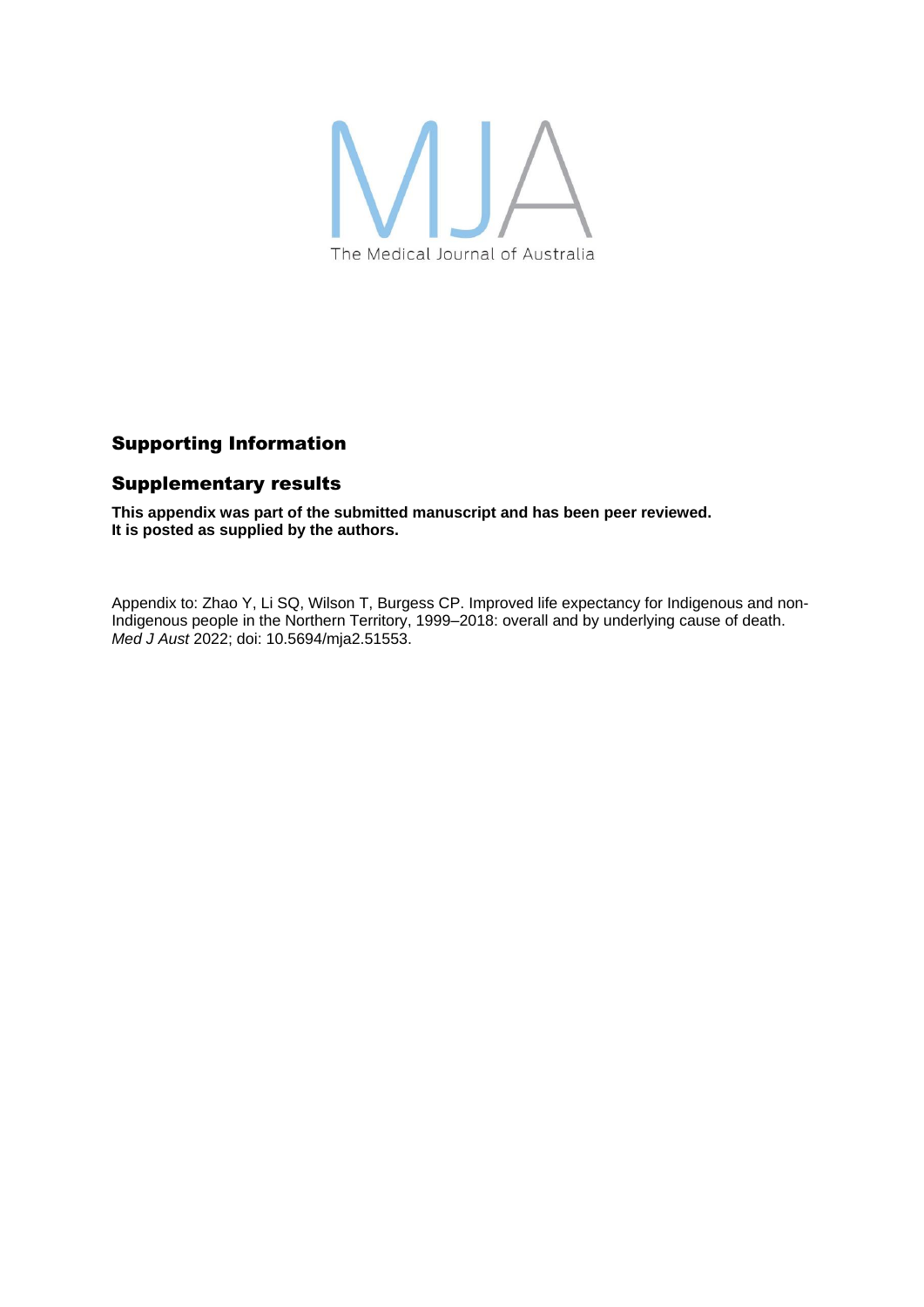|                              | Age group (years) |           |           |           |           |           |        |           |               |             |
|------------------------------|-------------------|-----------|-----------|-----------|-----------|-----------|--------|-----------|---------------|-------------|
| Underlying cause of<br>death | $0 - 9$           | $10 - 19$ | $20 - 29$ | $30 - 39$ | $40 - 49$ | $50 - 59$ | 60-69  | $70 - 79$ | 80 or<br>more | All<br>ages |
| All people, all causes       | 207.6             | 110.9     | 278.0     | 571.4     | 1030.9    | 1924.2    | 3760.1 | 6028.7    | 13437.8       | 727.2       |
| Men                          | 236.0             | 149.6     | 396.5     | 732.7     | 1124.3    | 1942.6    | 3449.9 | 4274.9    | 7183.5        | 795.8       |
| Cancer                       | 5.2               | 5.5       | 10.4      | 34.8      | 131.9     | 486.7     | 962.8  | 1120.6    | 1138.5        | 125.1       |
| Unintentional injury         | 23.1              | 48.3      | 100.4     | 151.3     | 109.3     | 85.9      | 130.9  | 99.6      | 135.5         | 83.2        |
| Cardiovascular               | 9.7               | 7.0       | 45.9      | 199.1     | 354.2     | 609.4     | 924.8  | 1054.2    | 1843.3        | 196.3       |
| Intentional injury           | 0.7               | 60.0      | 168.0     | 121.4     | 66.6      | 26.6      | 12.7   | 0.0       | 0.0           | 71.6        |
| Renal                        | 1.5               | 0.8       | 5.2       | 13.9      | 57.8      | 135.0     | 316.7  | 415.0     | 759.0         | 44.5        |
| Respiratory                  | 3.7               | 1.6       | 2.6       | 29.9      | 70.3      | 135.0     | 371.6  | 547.9     | 867.4         | 53.8        |
| Neurological                 | 4.5               | 7.8       | 7.8       | 18.9      | 20.1      | 34.8      | 84.5   | 215.8     | 1111.4        | 25.4        |
| Gastrointestinal             | 1.5               | 1.6       | 8.7       | 53.8      | 114.3     | 137.0     | 71.8   | 83.0      | 298.2         | 40.8        |
| Infant                       | 148.2             | 7.0       | 4.3       | 4.0       | 3.8       | 0.0       | 0.0    | 0.0       | 0.0           | 34.0        |
| Endocrine                    | 0.0               | 0.0       | 1.7       | 11.9      | 52.8      | 100.2     | 316.7  | 340.3     | 244.0         | 35.6        |
| Infectious                   | 16.4              | 5.5       | 14.7      | 40.8      | 69.1      | 65.4      | 139.3  | 174.3     | 542.2         | 38.4        |
| Blood                        | 20.1              | 3.1       | 17.3      | 24.9      | 38.9      | 67.5      | 59.1   | 132.8     | 135.5         | 27.1        |
| Mental                       | 0.7               | 0.8       | 9.5       | 22.9      | 26.4      | 40.9      | 29.6   | 49.8      | 54.2          | 14.2        |
| Musculoskeletal              | 0.0               | 0.0       | 0.0       | 4.0       | 7.5       | 8.2       | 21.1   | 24.9      | 0.0           | 3.4         |
| Skin                         | 0.0               | 0.0       | 0.0       | 1.0       | 1.3       | 10.2      | 8.4    | 8.3       | 0.0           | 1.5         |
| Hearing                      | 0.0               | 0.8       | $0.0\,$   | 0.0       | 0.0       | 0.0       | 0.0    | 8.3       | 0.0           | 0.3         |
| Oral                         | 0.7               | 0.0       | 0.0       | 0.0       | 0.0       | 0.0       | 0.0    | 0.0       | 27.1          | 0.3         |
| Reproductive                 | 0.0               | 0.0       | 0.0       | 0.0       | 0.0       | 0.0       | 0.0    | 0.0       | 27.1          | 0.2         |
| Women                        | 199.5             | 82.6      | 179.2     | 410.1     | 855.5     | 1650.2    | 3213.4 | 5138.2    | 12334.0       | 667.6       |
| Cancer                       | 6.0               | 4.7       | 9.5       | 36.8      | 130.6     | 382.4     | 810.7  | 1245.1    | 1762.0        | 117.6       |
| Intentional injury           | 3.0               | 35.9      | 52.8      | 47.8      | 36.4      | 12.3      | 16.9   | 0.0       | 0.0           | 30.6        |
| Renal                        | 0.7               | 1.6       | 6.1       | 16.9      | 64.1      | 182.0     | 464.5  | 622.6     | 1192.7        | 61.3        |
| Respiratory                  | 3.0               | 0.0       | 4.3       | 17.9      | 45.2      | 128.8     | 350.5  | 514.7     | 1328.3        | 49.5        |
| Unintentional injury         | 26.1              | 17.1      | 31.2      | 66.7      | 65.3      | 65.4      | 88.7   | 74.7      | 135.5         | 43.2        |
| Neurological                 | 2.2               | 3.9       | 2.6       | 9.0       | 8.8       | 24.5      | 59.1   | 315.4     | 2222.8        | 26.8        |
| Gastrointestinal             | 1.5               | 1.6       | 6.9       | 43.8      | 100.5     | 137.0     | 130.9  | 215.8     | 460.8         | 42.8        |
| Cardiovascular               | 8.9               | 3.9       | 33.8      | 99.5      | 223.6     | 382.4     | 633.4  | 1128.9    | 3090.3        | 142.5       |
| Infant                       | 106.5             | 2.3       | 0.9       | 0.0       | 6.3       | 0.0       | 4.2    | 0.0       | 0.0           | 23.7        |
| Infectious                   | 21.6              | 2.3       | 12.1      | 23.9      | 65.3      | 77.7      | 160.5  | 224.1     | 704.8         | 38.8        |
| Endocrine                    | 0.7               | 0.0       | $0.0\,$   | 15.9      | 47.7      | 159.5     | 371.6  | 581.1     | 786.1         | 49.5        |
| Blood                        | 18.6              | 4.7       | 6.9       | 16.9      | 36.4      | 45.0      | 46.4   | 99.6      | 406.6         | 22.4        |
| Musculoskeletal              | $0.0\,$           | 3.1       | 8.7       | $6.0\,$   | $7.5$     | 22.5      | 25.3   | 58.1      | 135.5         | $8.5\,$     |
| Mental                       | $0.0\,$           | $0.8\,$   | 3.5       | 6.0       | 10.0      | 16.4      | 21.1   | 33.2      | 54.2          | 5.9         |
| Skin                         | 0.7               | $0.0\,$   | $0.0\,$   | $1.0\,$   | 0.0       | 12.3      | 21.1   | 16.6      | 54.2          | 2.6         |
| Reproductive                 | 0.0               | 0.8       | $0.0\,$   | $2.0\,$   | 6.3       | $0.0\,$   | 8.4    | 8.3       | $0.0\,$       | 1.7         |
| Hearing                      | $0.0\,$           | $0.0\,$   | $0.0\,$   | $0.0\,$   | $1.3$     | $2.0\,$   | 0.0    | 0.0       | $0.0\,$       | 0.3         |

**Table 1. Mortality rate (per 100 000 population) for Indigenous people in the Northern Territory, 1999–2018, by underlying cause of death, sex, and age**

Data source: The Australian Coordinating Registry.